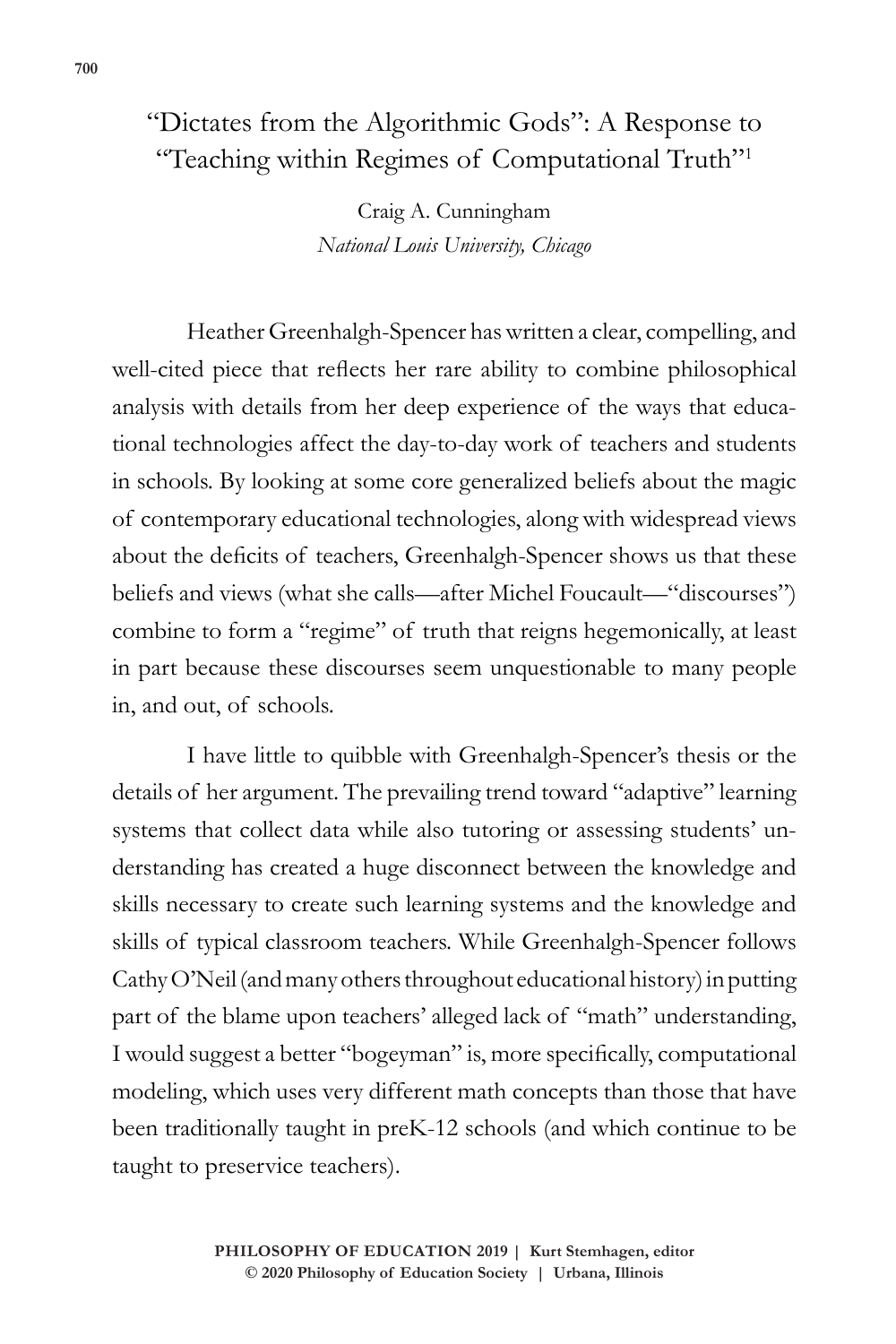Computational modeling applies discrete mathematics to socalled "big data" to generate probabilistic predictions about how well the student is positioned to handle more complicated problems. While such predictions are often taken as "objective" because they supposedly are based on real-world data—and because they look at real data in real time as a student completes various tasks—these predictions are, in fact, like other predictions, steeped in uncertainty, and involve assumptions and algorithms that themselves reflect the biases of the people who create the models. The degree of uncertainty is rarely reflected in reports of the raw or "normalized" scores of students, which are indeed treated in many educational spaces as if they were "dictates from the algorithmic gods."

Math education has gone through a number of "reforms" in the past 150 years, which reflect: 1) more need for more advanced mathematics as a foundation for science and engineering; 2) greater percentages of young people going to school for much longer periods; 3) the complex nexus among teacher knowledge, parent knowledge, and schools' primarily conservative role in supporting culture (especially in the United States); and 4) the frustrations of university-level math, science, and computer science educators, who want more of their students to be better prepared for more complex mathematics.<sup>2</sup> A particular target of reforms was the traditional pedagogical approach that had students memorizing particular problem-solving procedures through repeated practice, without necessarily understanding the numbers and mathematics that made these procedures work. The most famous reform was the "New Math" of the late 1960s and early 1970s, which, among other reforms, introduced *set theory* as a basic conceptual frame of all mathematics. Some of us remember dealing with homework problems that completely befuddled our parents (even if they were "well-educated"). Others might remember skipping the first chapter of math textbooks because a teacher didn't believe that it was important to what followed. Eventually, many aspects of "New Math"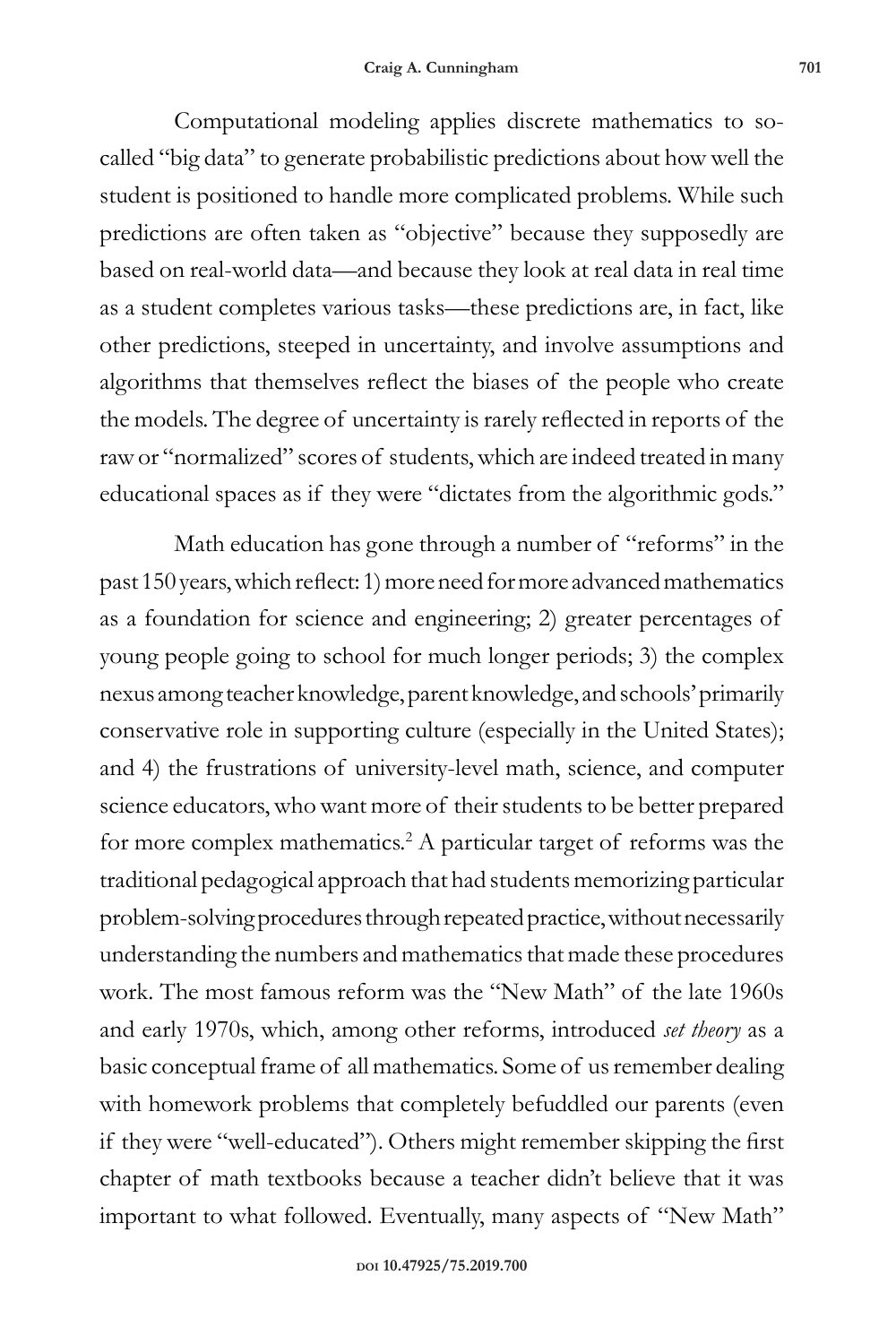were set aside by schools due to being "too theoretical" or not sufficiently necessary for more traditional modes of teaching and learning.3

In the 1980s, a new mathematics education reform movement emerged, this one involving math educators from preK-12. This *new* new math was reflected in a set of curriculum standards issued in 1989 by the National Council of Teachers of Mathematics (NCTM) and also in the development of new math learning materials for primary, middle, and secondary grades by the University of Chicago School Mathematics Project (UCSMP).<sup>4</sup> Central to this reform effort was the collection and use of data (discrete math), a constructivist approach to learning, selected opportunities to use calculators and computers, and more exposures to "ill-defined" problems. These reforms were widely criticized by those who liked and wanted a more traditional approach to learning math procedures ("algorithms") through directed practice, a critique that became popularized in the so-called "Math Wars."<sup>5</sup>

It is noteworthy that many of the features of contemporary computational modeling were embedded in these new reforms. Students did get more opportunities to collect and analyze real data, to use math machines (computers) in math class, and, occasionally, to engage in the construction of new algorithms for solving problems. Yet rarely were students expected to grapple with the mathematics of *complex* situations, let alone learn how to program so-called "machine learning" approaches to refining computational algorithms.

Excellent counter-examples to this can be found and described. The Center for Learning Technologies for Urban Schools (LeTUS) at Northwestern University created a number of computer-based learning applications that involved complex situations in science and mathematics.<sup>6</sup> The Jasper Project involved video-based scenarios with complex, ill-defined problems.<sup>7</sup> And, there is a deep literature on using computers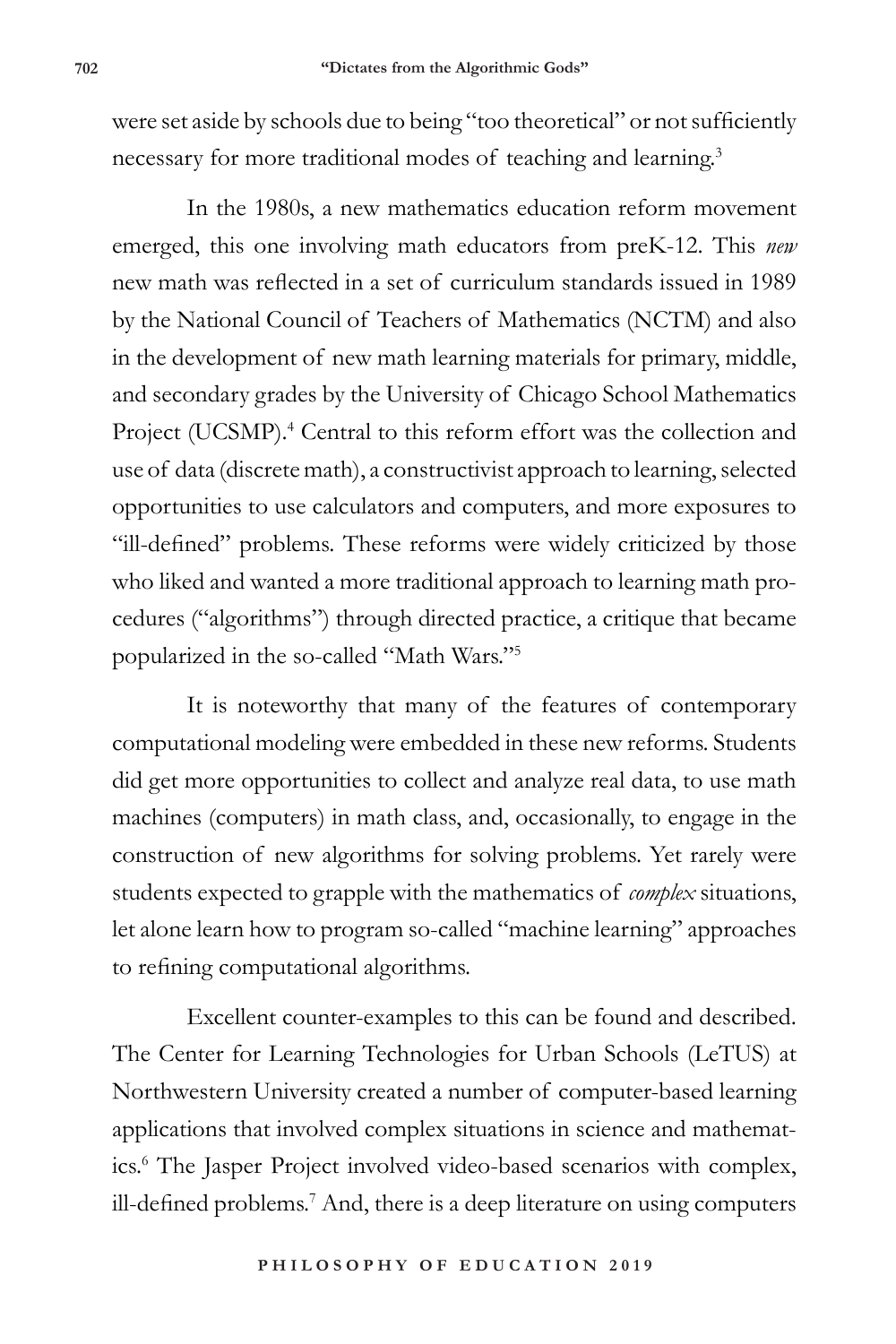as cognitive tools, rather than simply as replacements for more traditional communication technologies.<sup>8</sup> Yet, while the use of computational modeling advances rapidly in the educational technology arena, most students are never given the opportunity to understand—let alone embrace—complexity and its accompanying mathematics. Rather, in the contemporary environment, the educational technologies *themselves* are built with such understandings, but these are almost always hidden from the teacher or student.

So, the discourses and regimes of truth identified by Greenhalgh-Spencer remain, despite ongoing efforts. In some ways, this is a "bootstrap" problem: how do we increase the understanding of computational modeling in (a) the teacher population and (b) the public at large? To attack the problem somewhat indirectly (but perhaps more effectively in the long term), how do we create compelling *counter*-discourses which do not lead to teacher deskilling or curricular dumbing down, but which reflect reality as we come to know it?<sup>9</sup>

The problem may be inherently unsolvable, or "wicked" as we might call it. Can general knowledge about major new technological developments actually keep up with the pace of technological change? Or, as seems possible, are most citizens happy to use an inscrutable technology if it "works" for them, and teachers should "get with the program"?

<sup>1</sup> As cited by Greenhalgh-Spencer, Cathy O'Neil, *Weapons of Math Destruction: How Big Data Increases Inequality and Threatens Democracy* (Location: Broadway Books, 2016), 8.

<sup>2</sup> David Lindsay Roberts, *American Mathematicians as Educators, 1893-1923: Historical Roots of the "Math Wars"* (Boston, MA: Docent Press, 2012).

<sup>3</sup> Marti L. Abbott, Duane Baker, et al., *Winning the Math Wars: No Teacher Left Behind* (Seattle: University of Washington Press, 2015).

<sup>4</sup> National Council of Teachers of Mathematics (1989); Professional Standards for Teaching Mathematics, Reston, VA: NCTM; see, for example, Zalman P. Usiskin & University of Chicago School Mathematics Project (UCSMP) (1992); Douglas Smith,